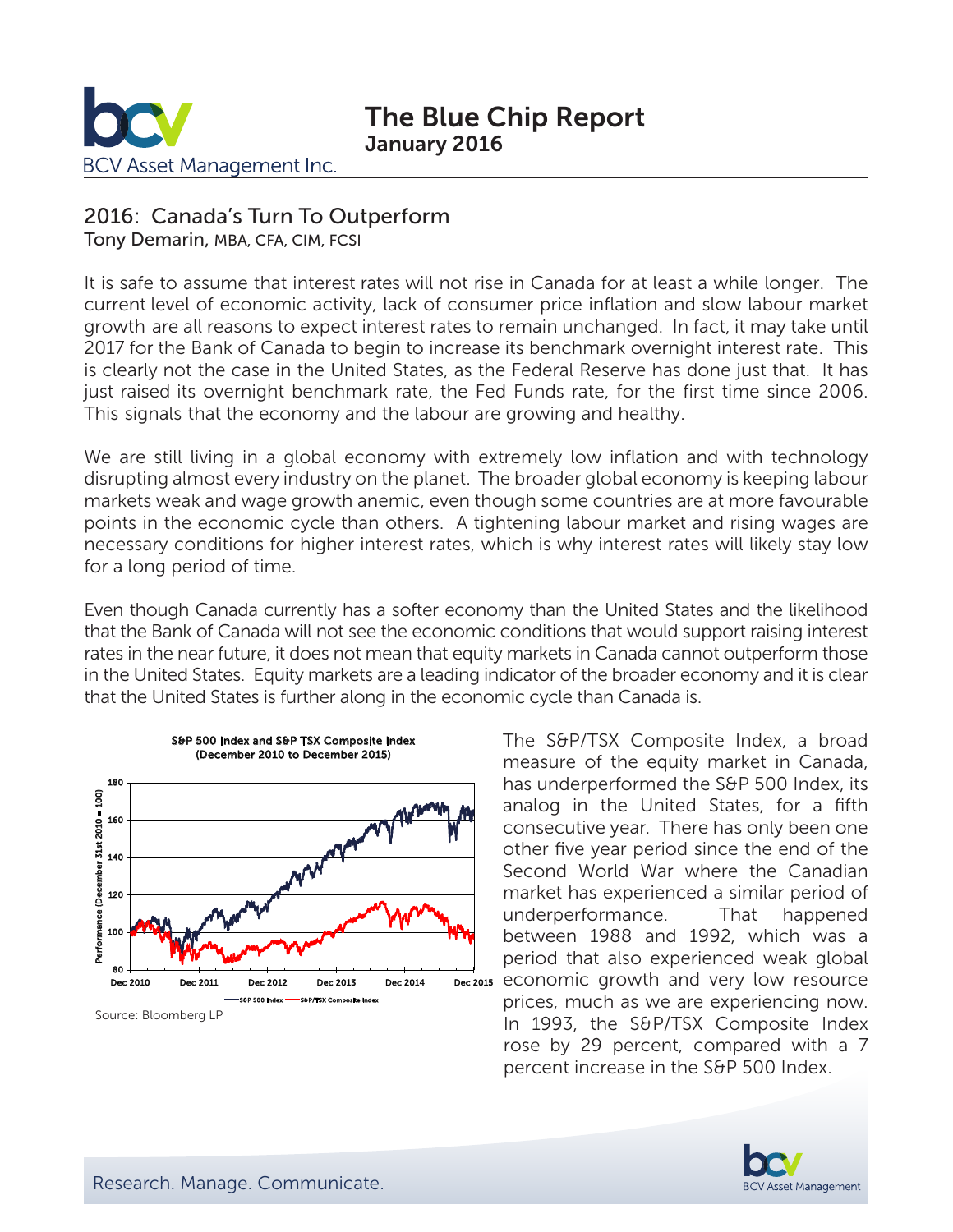Over time, equity market returns tend to revert to their long-term average and we expect this to happen in 2016 because equity valuations remain low relative to their long-term average price to earnings multiple. The equity market in Canada is heavily weighted with financial companies, such as banks and insurers, and energy companies. The financial sector is showing great resilience, even against the backdrop of low interest rates and a sluggish economy. Energy companies also seem likely to bottom in 2016 because they have simply fallen too far, even when the current price of oil and natural gas is taken into account. Positive performance in these two sectors alone will provide the foundation for the equity market in Canada to outperform once again.

Quite simply, we believe that investors have gotten too pessimistic on the Canadian economy and its equity markets. We believe that dividend growth is one of the best indicators of future stock price performance. In Canada, the largest eight banks have increased their dividends in the second half of 2015, three in the third quarter and five in the fourth quarter, reinforcing our opinion of their prospects in 2016. In the United States, third quarter dividends have reached all-time record levels, and globally, dividend growth remains strong as well.

### Tumult and Turmoil

#### Todd Johnson, B.Comm (Honours), CFA, CIM

2015 was a challenging year in the global financial markets. The rippling effect of lower energy prices and uncertain demand growth in China created a volatile market overall. The resulting commodity price weakness and the strength of the United States dollar combined to create destabilizing financial movements, culminating in December with the long-telegraphed move higher for overnight interest rates in the United States.

In the United States, the broad-based Standard & Poor's 500 Index was down 0.73 percent over 2015. This was its poorest return since 2011, when the world was worried about Greece defaulting on its debt and about the weakness of the Euro region economies in general. The United States market was also one of the most volatile since 2011, as the S&P 500 Index had intraday moves of over 1 percent on 72 trading days (or 28 percent of the 253 trading days in the year). The relatively flat returns also masked the broad weakness among companies to end the year. Of the members of the S&P 500 Index, 301 companies closed the year 10 percent below their high for 2015 and 175 companies in that group also closed the year 20 percent below their high. Some large companies helped to offset this general weakness, with the FANG stocks (Facebook Inc., Amazon.com Inc., Netflix Inc. and Alphabet Inc. (formerly Google Inc.)) advancing by over 35 percent in 2015. The worst-performing sector of the market was the energy sector, as crude oil prices found new lows late in 2015. The world continues to be oversupplied with crude oil, but with a narrow amount of excess capacity located solely in a volatile Middle East.

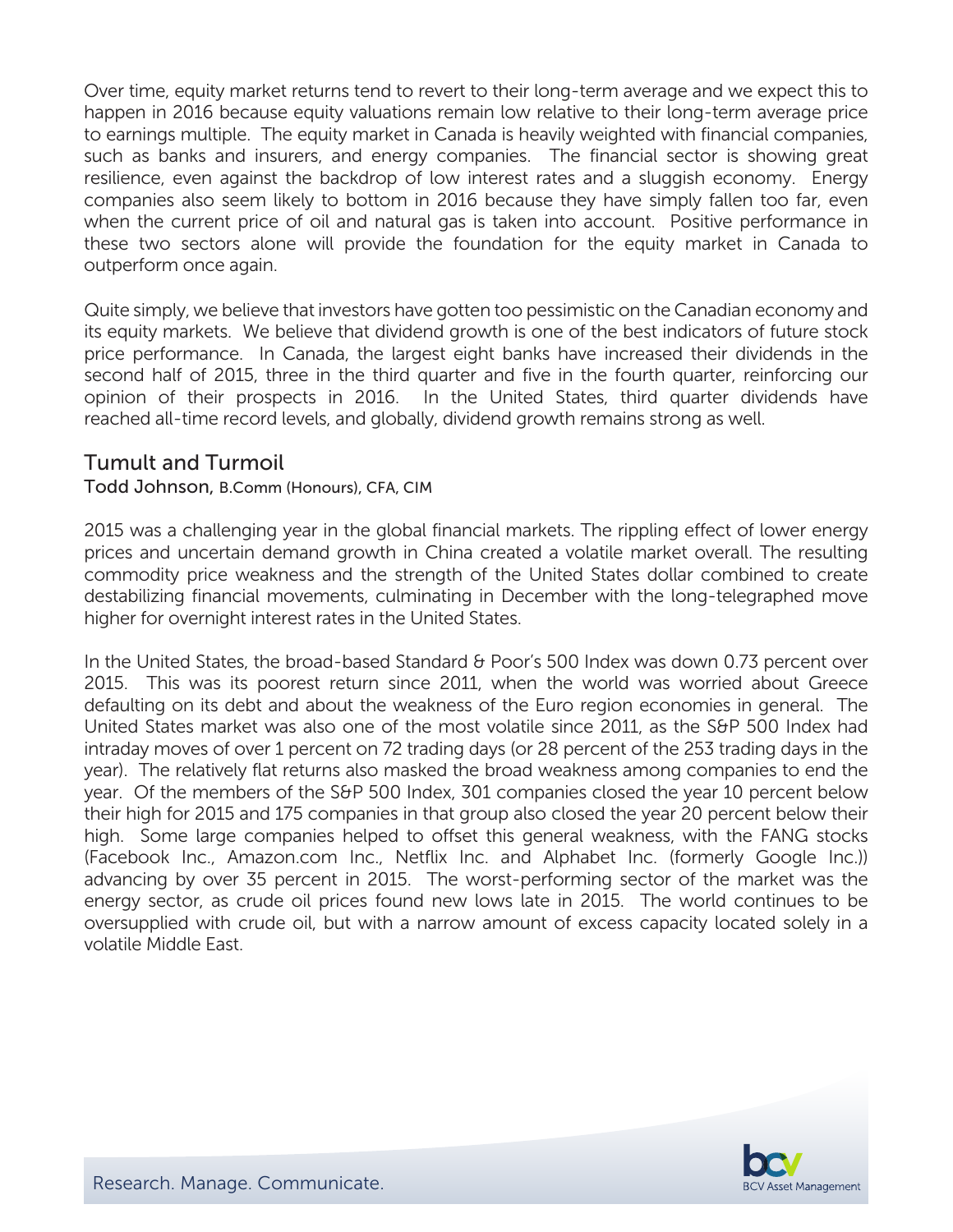In Canada, things were a little bit worse, with the S&P/TSX Composite Index falling by 11 percent in 2015. The dropping price of crude oil had myriad effects on Canadian financial markets and the economy. The financial and energy sectors are the two largest constituents of the index, and both have been weak. While earnings have predictably plummeted for energy companies, those in the financial sector (which is dominated by the banks) have remained resilient. However, the price of bank stocks has been very weak as investors worry about high household debt levels broadly and potential for loan losses growing from Alberta.

The start of this year has seen a continuation of the weakness in the markets, along with high levels of volatility. It is impossible to say whether this year will be better or more troublesome than 2015, but in financial markets, uncertainty is one of the main constants amongst the many variables that affect prices. Volatility is uncomfortable, but normal, as investors and traders are always guessing or predicting future earnings and causing impacts to current stock prices. The market is the final and correct valuator of stocks in the long run, but its short-term track record leaves much to be desired. With the market conditions we are currently in the midst of, it is important to focus on the future and not on the volatility of the past or present.

In the United States, the economy is growing slowly and along with corporate profits should allow stocks to continue their multi-year ascent, but rising interest rates may prove troubling this year. In Canada, where our economy faces more uncertainty, many companies seem inexpensive with solid dividend yields and growing earnings. It is a little bit reminiscent of the United States in 2009 and 2010, when companies were quite inexpensive, the economy was struggling and investor pessimism was rampant. Multi-year returns on the S&P 500 Index since that time have been exceptionally strong. While it may not turn out this way for the S&P/TSX Composite Index, we do see similarities like the struggling economy and investor pessimism. Combine this with inexpensive valuations, good business fundamentals and solid dividend yields and we see the necessary precursors to great returns for certain companies. Timing can be elusive, but the destination is very probable when quality, valuation and dividend yield are on your side.

#### How Low Can It Go? Chris Richard, BA, CFA



The Christmas season is now behind us and for those of us who have purchased items in the United States, the January credit card statement can definitely shock the system. If it feels like the Canadian dollar has had an unusually difficult year, it is because it has. Over the course of the year, the dollar fell some 16 percent from 0.8620 USD/CAD at the end of 2014 to 0.7225 USD/CAD at the end of 2015. This is the worst annual loss for the Canadian Dec 2015 dollar in over four decades.

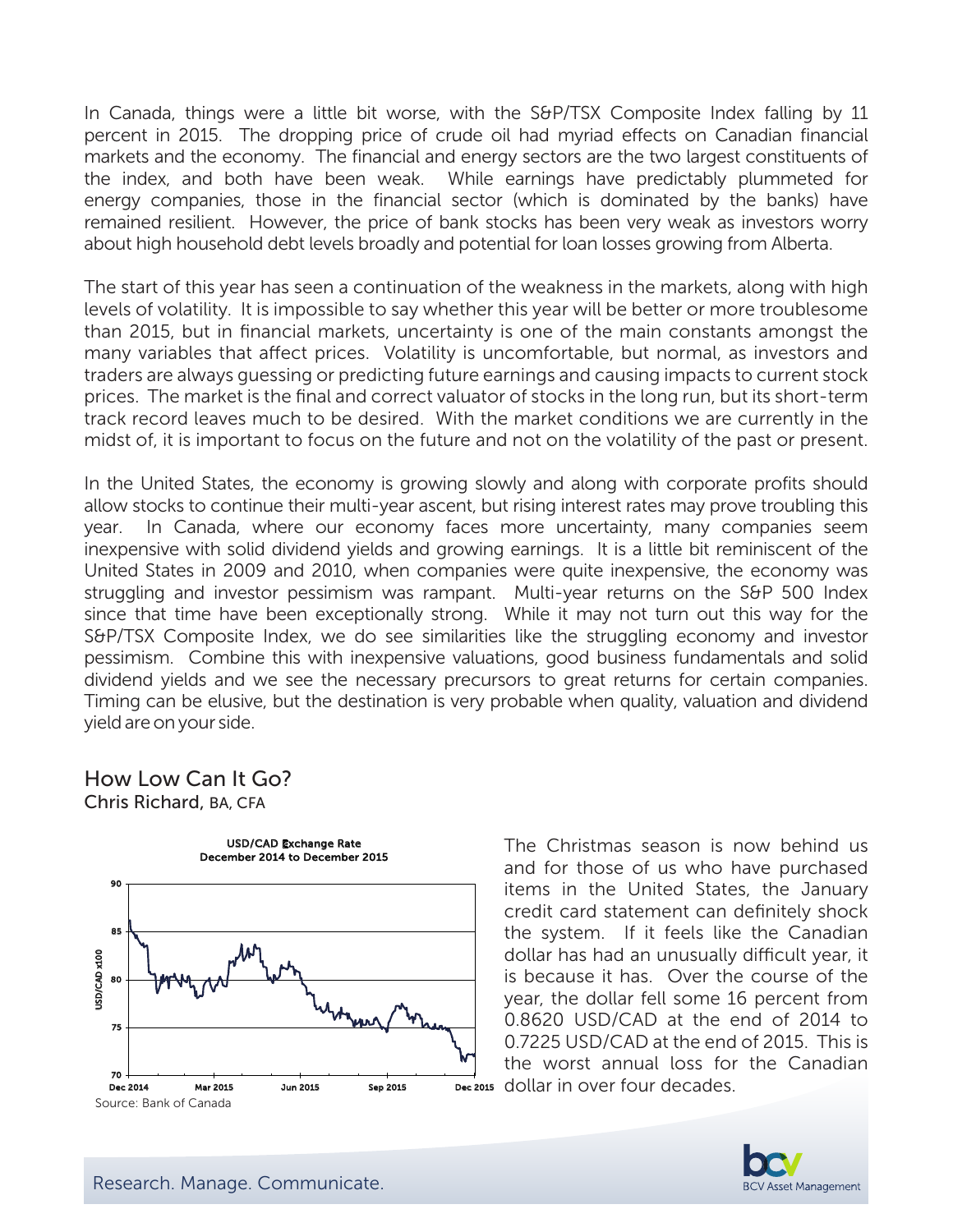Basic economics suggests that as a currency weakens, export activity will increase and the currency value will stabilize. This was the working theory used by Bank of Canada Governor Stephen Poloz. Poloz, who joined the central bank from the Export Development Bank, saw the depreciating dollar as a means of facilitating increased exports to offset the impact of low crude oil prices. The problem with this theory is that an economy the size of Canada cannot turn on a dime and that factories cannot be opened that quickly. During the recession of 2008, which was a time that the Canadian dollar was trading above par with the United States dollar, a lot of the manufacturing capacity and employment was redirected to other, lowercost countries.

The most obvious reason for the weakening of the Canadian dollar is that the economy in the United States is simply growing faster than Canada. In 2015, the Federal Reserve in the United States has raised the overnight interest rate for the first time since 2006, while the Bank of Canada has cut interest rates twice over the same period. With higher interest rates expected in the United States in the upcoming year and with Canadian interest rates expected to remain at current levels, the United States dollars has become the more attractive currency.





Canada's steadily-increasing economic dependence on oil and minerals has amplified the correlation between crude oil prices and the Canadian dollar. A study by Werner Antweiler of the University of British Columbia has concluded that a 10 percent increase in the price of a barrel of West Texas Intermediate Crude Oil would lead to a 3 percent increase in the CAD/USD exchange rate. (The reverse is also true for falling crude oil prices.) While there are other factors that can affect the currency, the crude oil price has had a progressively larger impact on the Canadian dollar as the

amount of oil that is produced in Canada has increased steadily over the past decade.

Where do we see the Canadian dollar going from here? The price of crude oil continues to test the phrase 'lower for longer' and is unlikely to return to the 100 dollar plus prices seen in 2008 any time soon, absent a significant geopolitical event. A normalizing price between 45 and 55 dollars per barrel in 2016 is more than possible, as the demand for oil increases and overtakes the supply glut that is currently overhanging the market. As the broader Canadian economy starts to turn around and the price of crude oil stabilizes or even possibly starts to rise, the Canadian dollar should also begin to strengthen. All six of the large Canadian banks expect a modest recovery for the Canadian dollar in 2016, albeit at a slow pace. We share that outlook.